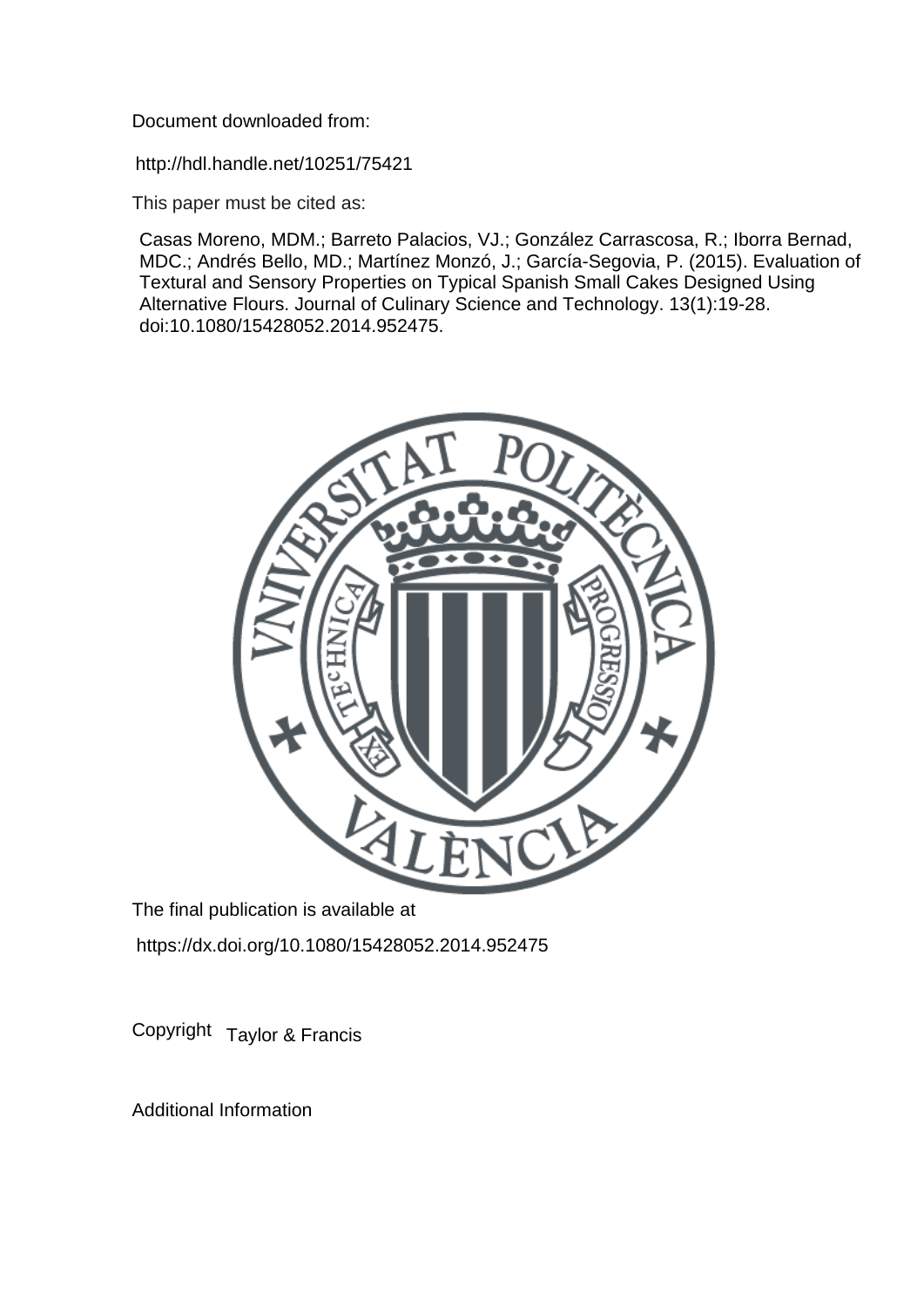

# **EVALUATION OF TEXTURAL AND SENSORY PROPERTIES ON TYPICAL SPANISH SMALL CAKES DESIGNED USING ALTERNATIVE FLOURS.**

|                  | <b>EVALUATION OF TEXTURAL AND SENSORY PROPERTIES ON</b><br>TYPICAL SPANISH SMALL CAKES DESIGNED USING<br><b>ALTERNATIVE FLOURS.</b> |
|------------------|-------------------------------------------------------------------------------------------------------------------------------------|
| Journal:         | Journal of Culinary Science & Technology                                                                                            |
| Manuscript ID:   | Draft                                                                                                                               |
| Manuscript Type: | Original                                                                                                                            |
| Keywords:        | Food product development, Culinary science, Sensory evaluation, Food<br>science                                                     |
|                  | <b>SCHOLARONE</b> <sup>®</sup><br>Manuscripts                                                                                       |

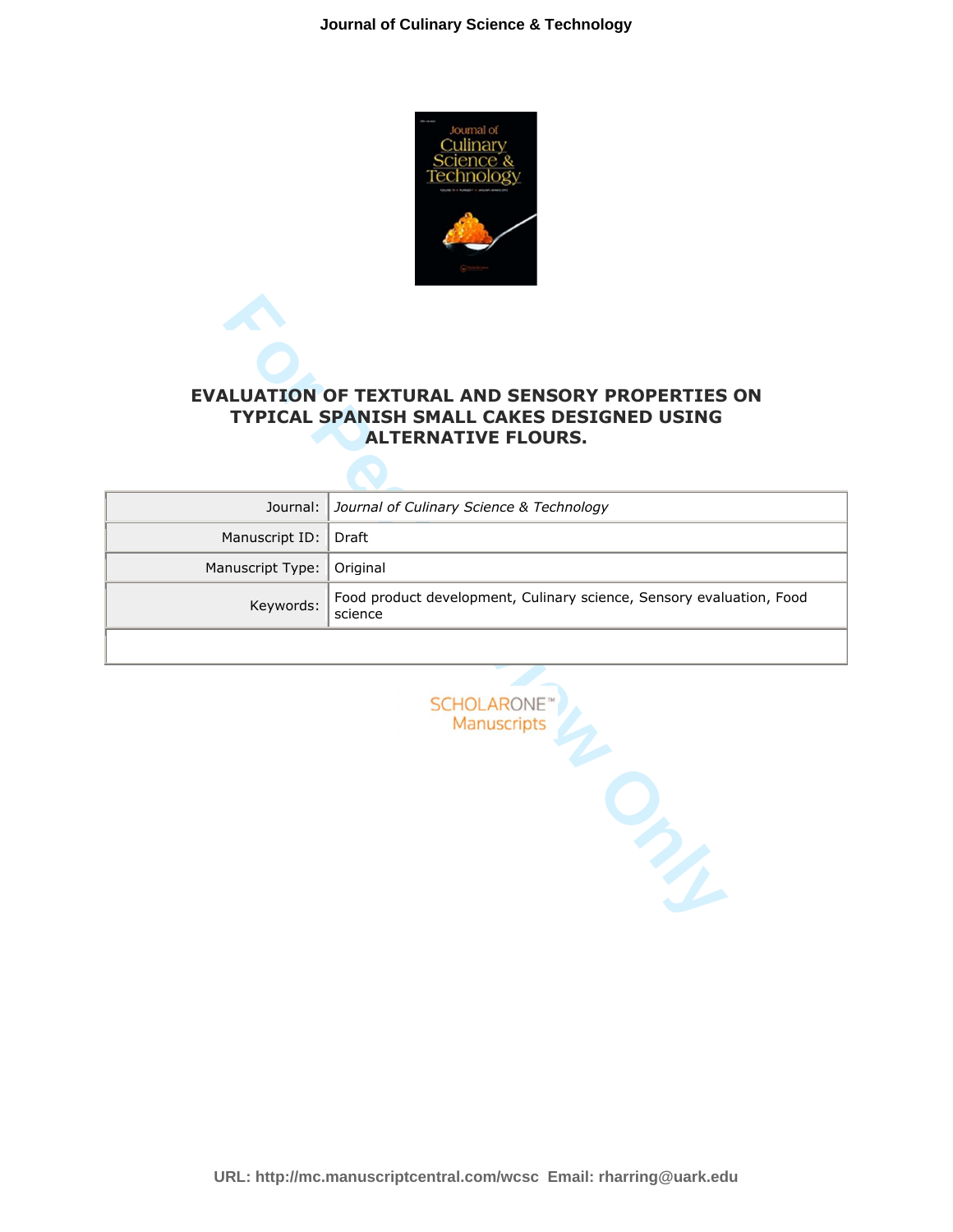### **ABSTRACT**

Padeleine: Consumer perception; texture; alternation 3 The objective of this study was to evaluate the effect of wheat flour substitution by 4 toasted corn, quinoa and sorghum flours on the overall perception and texture of 5 typical Spanish small cakes named madeleine. In order to evaluate these 6 characteristics, a Texture Profile Analysis (TPA) and a sensory analysis were carried 7 out. TPA showed that the replacement of wheat flour by sorghum flour do not 8 affected significantly texture parameters of cakes. Hedonic sensory tests were also 9 conducted revealing that the cake prepared with sorghum flour was highly 10 appreciated by the consumers as it got scores similar to traditional cakes made with 11 wheat flour. **Key words:** Reformulated madeleine; consumer perception; texture; alternative

- 14 flour.
- 
- 
- 
- 
- 
- 
- 
- 
- -
-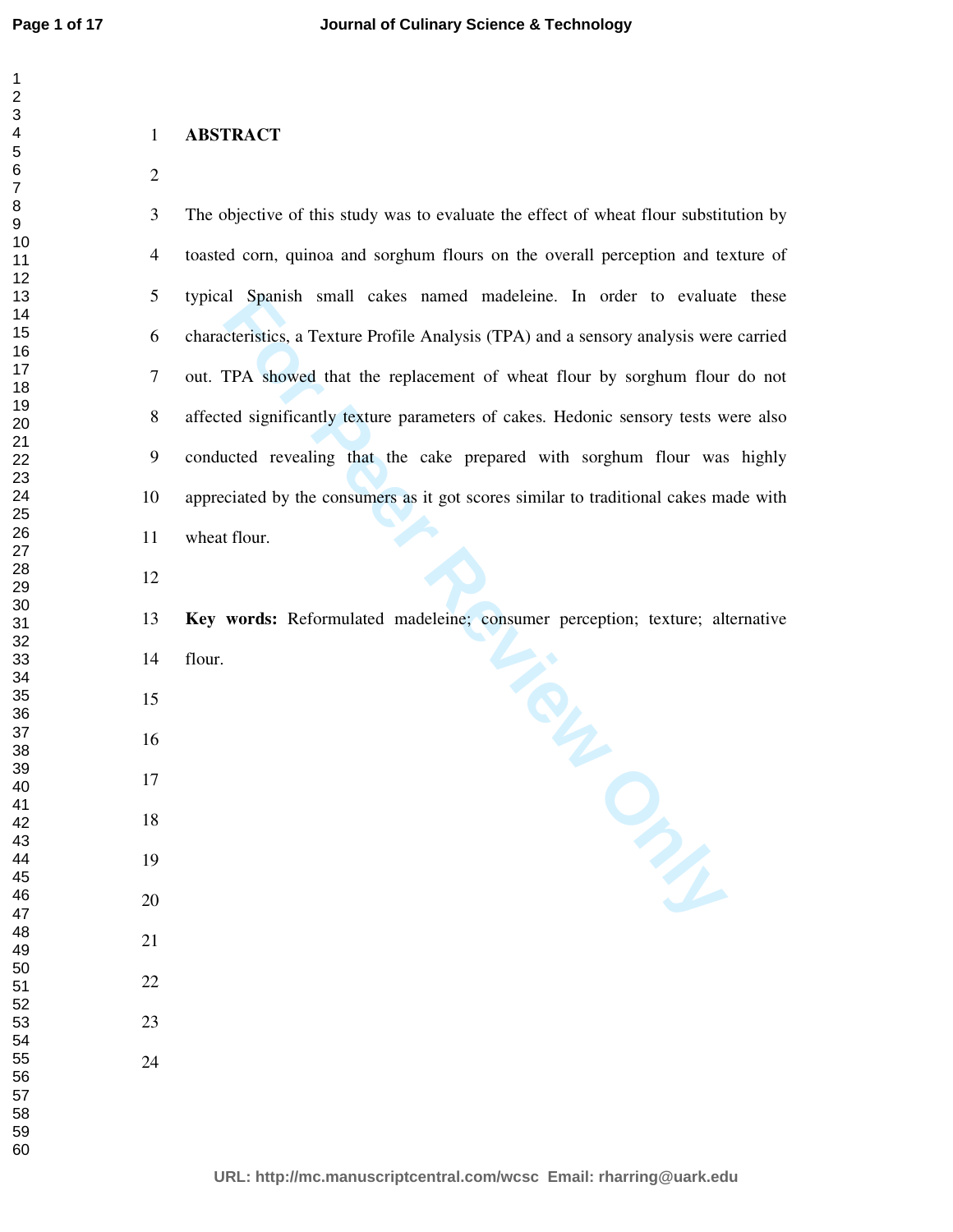## **1. INTRODUCTION**

avor properties similar to the conventional wheat flour may be an infive. Bakery products, particularly cakes, represent as one of the med foods around the world. Sponge cakes, cupcakes, muffins or tracke (madeleine) are c 28 From a commercial perspective, the development of gluten-free cakes with texture 29 and flavor properties similar to the conventional wheat flour may be an interesting 30 objective. Bakery products, particularly cakes, represent as one of the most 31 consumed foods around the world. Sponge cakes, cupcakes, muffins or traditional 32 small cake (madeleine) are connected in the consumer's mind as a delicious product 33 with particular organoleptic characteristics (Matsakidou et al., 2010). The worldwide 34 market of cakes currently grows with about 1.5% a year. Challenges in this market 35 include cost reduction, increased shelf life and quality control (Wilderjans et al., 36 2013).

37 A cake batter is a complex colloidal system which is processed by being heat set. 38 The baking of cakes leads to a light, aerated structure as well as to the formation of 39 volatile compounds result of the Maillard reaction (Matsakidou et al., 2010).

40 Typical Spanish small cake (madeleine) formulation is composed of wheat flour, 41 sugar, eggs, milk and oil. All these ingredients have different contributions to the 42 sensory quality appreciated by consumers. Knowing interactions between ingredients 43 is possible to predict changes on their characteristics or to reformulate new products 44 (Baixauli Muñoz, 2007).

45 The liquid phase is an essential component of bakery products. Water is added by 46 means of milk (Chiech, 2006). The milk hydrates the starch of the flour, the swollen 47 granules began to expand and gelatinize when heated. Additionally, milk dissolves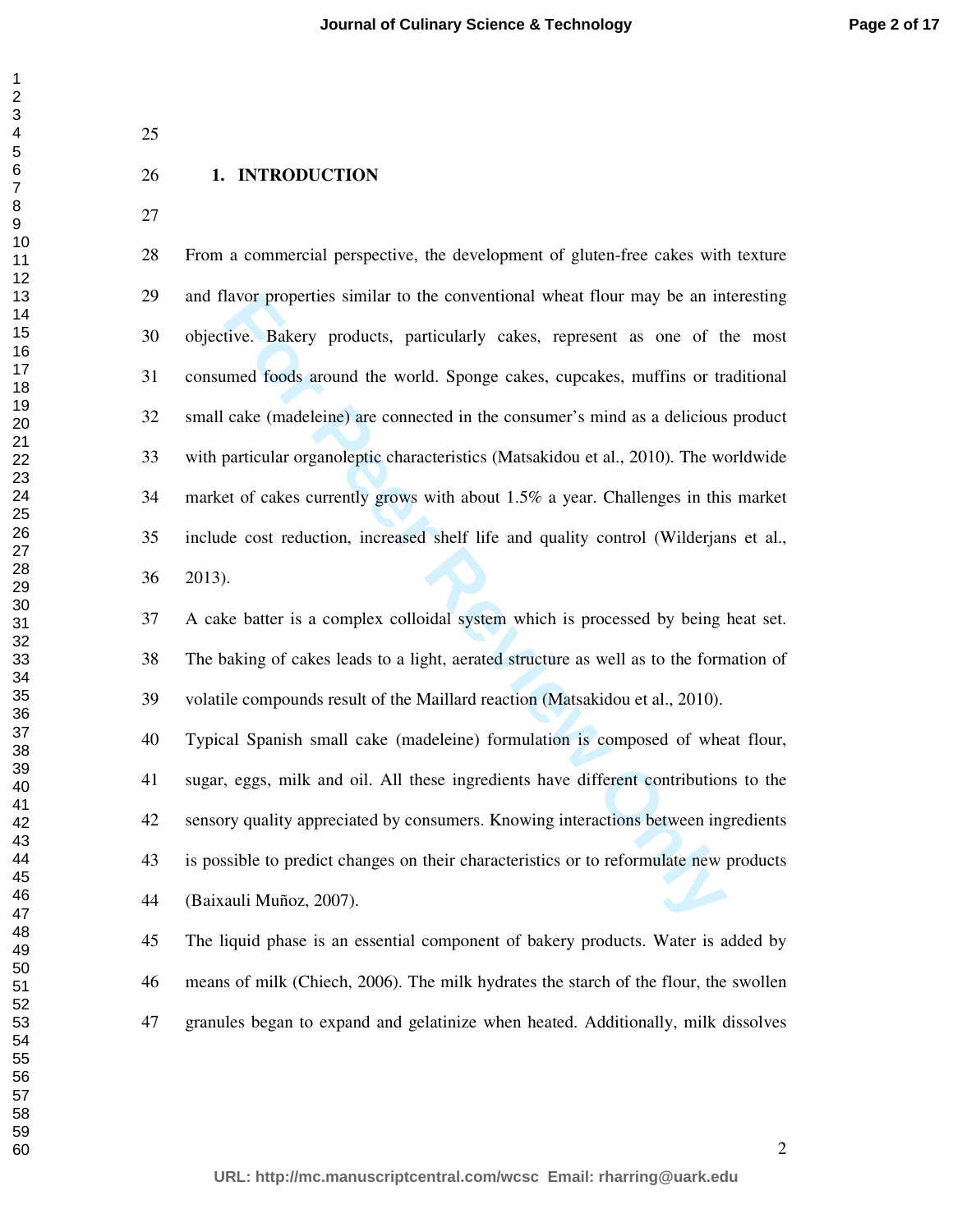| $\overline{c}$                                |  |
|-----------------------------------------------|--|
|                                               |  |
|                                               |  |
| 345678                                        |  |
|                                               |  |
|                                               |  |
|                                               |  |
|                                               |  |
|                                               |  |
|                                               |  |
|                                               |  |
|                                               |  |
|                                               |  |
|                                               |  |
|                                               |  |
|                                               |  |
|                                               |  |
|                                               |  |
|                                               |  |
|                                               |  |
|                                               |  |
|                                               |  |
|                                               |  |
|                                               |  |
|                                               |  |
| 9111213416178901222<br>223456782              |  |
|                                               |  |
|                                               |  |
|                                               |  |
|                                               |  |
|                                               |  |
|                                               |  |
|                                               |  |
|                                               |  |
| $\frac{29}{1}$<br>ل 2<br>30<br>31<br>33<br>33 |  |
| $\overline{30}$                               |  |
|                                               |  |
|                                               |  |
| 32<br>334<br>3536<br>37、                      |  |
|                                               |  |
|                                               |  |
|                                               |  |
|                                               |  |
|                                               |  |
|                                               |  |
| 38                                            |  |
| 39                                            |  |
| $\overline{4}$<br>U                           |  |
|                                               |  |
| 41                                            |  |
| 42                                            |  |
| 43                                            |  |
| 44                                            |  |
| 45                                            |  |
|                                               |  |
| 46                                            |  |
| 47                                            |  |
| 48                                            |  |
| 49                                            |  |
|                                               |  |
| 50                                            |  |
| 51                                            |  |
| 52                                            |  |
| 53<br>ś                                       |  |
|                                               |  |
| 54                                            |  |
| 55                                            |  |
| 56                                            |  |
| 57                                            |  |
|                                               |  |
| 58                                            |  |
| 59<br>€                                       |  |
| 60                                            |  |

48 other ingredients such as sugar, during whipping and baking (Baixauli Muñoz, 49 2007).

50 In the baking industry, lipids provide characteristics such as tenderness, moist, mouth 51 feel, lubricity, flavor, structure and shelf life (Baldwin et al., 1971; Stauffer, 1998; 52 Wainwright, 1999; Ghotra et al., 2002; Rogers, 2004). The lipids promote the air 53 incorporation during mixing, to give a softer structure and avoid a dry mouth feel. 54 The trapped air bubbles accumulate water vapor and the gas provided by the dough 55 improver expands (Stauffer, 1998; Lai and Lin, 2006; Oreopoulou, 2006).

56 Dough improvers are often added to flour to enhance dough elasticity and baking 57 quality, the most widely used id sodium bicarbonate. It reacts with acids to produce 58 carbon dioxide bubbles (Baixauli Muñoz, 2007).

59 Egg provides interesting functional properties, improving color and appearance to the 60 final product (Conforti, 2006).

wright, 1999; Ghotra et al., 2002; Rogers, 2004). The lipids promote<br>poration during mixing, to give a softer structure and avoid a dry mo<br>rapped air bubbles accumulate water vapor and the gas provided by th<br>wer expands (S 61 Sucrose has an important role to play in the development and maintenance of texture 62 (Lindley, 1987). The concentration of sucrose solution in a recipe has a significant 63 effect on the gelatinization temperature of the starch. This has been attributed to 64 sucrose limiting water availability to starch granules and lowering of water activity 65 (Beleia et al., 1996; Spies and Hoseney, 1982).

66 Flour provides structure, texture and flavor to baked products. Starch is one of the 67 components in flour that strengthens the baked item through gelatinization (changes 68 that starch undergoes when subjected to moist heat), and is one of the factors that 69 contributes to crumb. Crumb is partially created during baking by the number and 70 size of air cells produced the degree of starch gelatinization and the amount of 71 protein coagulation (Jacobson, 1997).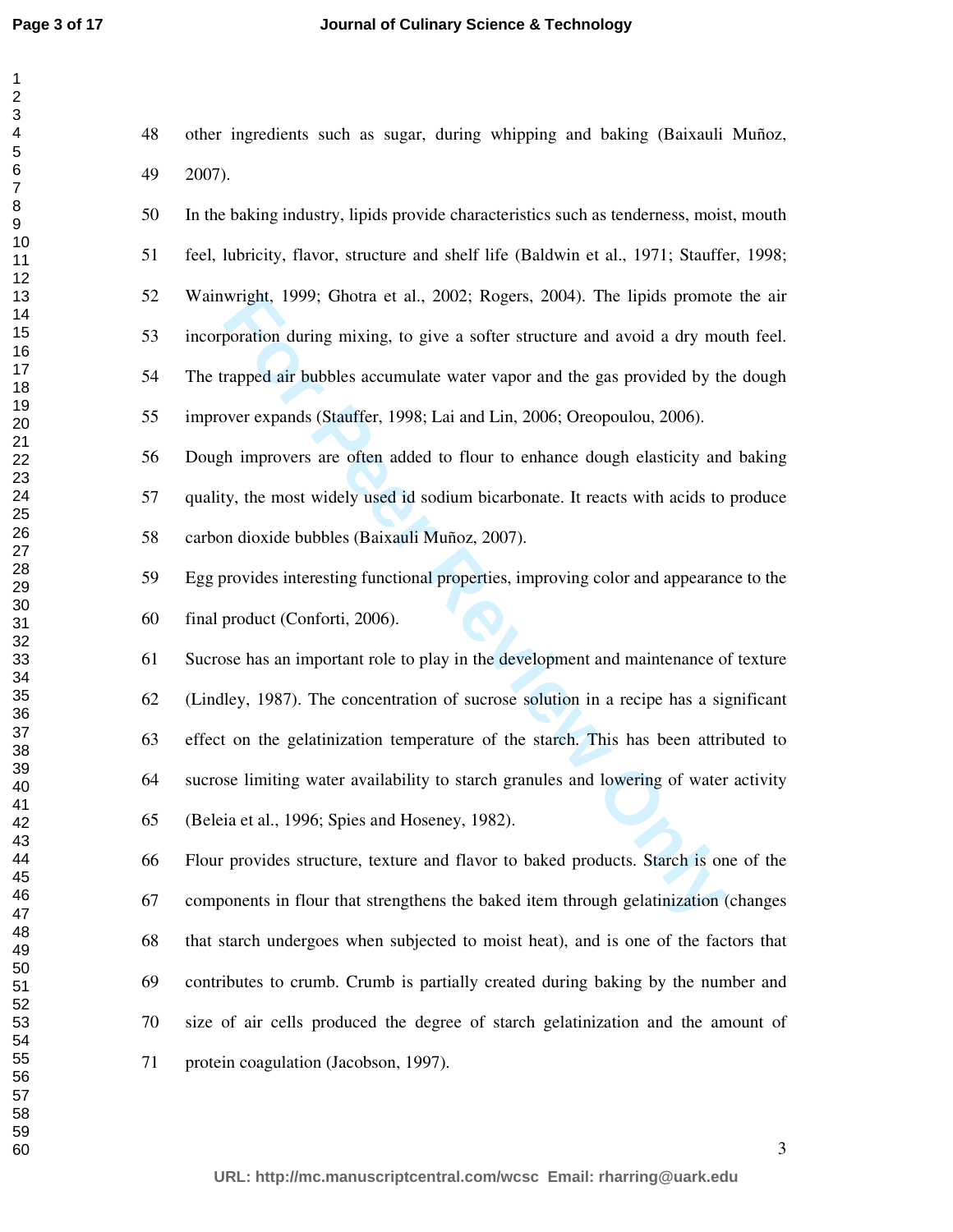on and thus, less energy is exerted on the gluten during mixing (Carendon). Review and thus agree that in cake batter, gluten serves as a vicing water binder (Donelson & Wilson, 1960; Wilderjans et al., Ison and Wilson (19 72 Worldwide the most commonly flour used in the bakery industry is the wheat flour 73 as its desirable baking characteristics have been attributed to gluten. In cake recipes, 74 gluten is diluted with eggs, fat and sugar and is therefore less concentrated than in 75 bread dough. Due to the lower viscosity of cake batter than of bread dough, less 76 friction and thus, less energy is exerted on the gluten during mixing (Cauvain & 77 Young, 2006). Most authors agree that in cake batter, gluten serves as a viscosity 78 enhancing water binder (Donelson & Wilson, 1960; Wilderjans et al., 2008). 79 Donelson and Wilson (1960) ascribed a greater importance to gluten proteins than to 80 starch in the formation of cake structure. Although the development of a gluten 81 network is limited in cake batter, gluten proteins may become important for cake 82 structure during baking (Kiosseoglou & Paraskevopoulou, 2006; Wilderjans et al., 83 2008).

84 Substitution of wheat flour requires finding other flours from beans, rice and the 85 "ancient grains" like amaranth, millet, quinoa, sorghum and teff which do not have 86 gluten. Some of these flours such as teff, quinoa and bean do not generate the same 87 texture, and these alternative flours can generate different flavor profiles (Wilson, 88 2012).

89 Currently, many of the gluten-free cakes that are available in the marketplace are of 90 low quality, exhibiting poor mouth-feel and flavor (Peressini et al., 2012). The 91 gluten- and allergen-free bakery industry typically must select from a broad range of 92 ingredients to achieve the same level of functionality as in conventional formulas. 93 During gluten-free baking, these ingredients need to replace the attributes that gluten 94 lends to breads or baked products. When formulating products with gluten-free flour, 95 moisture content is critical. If baking an item that is expected to rise and the dough is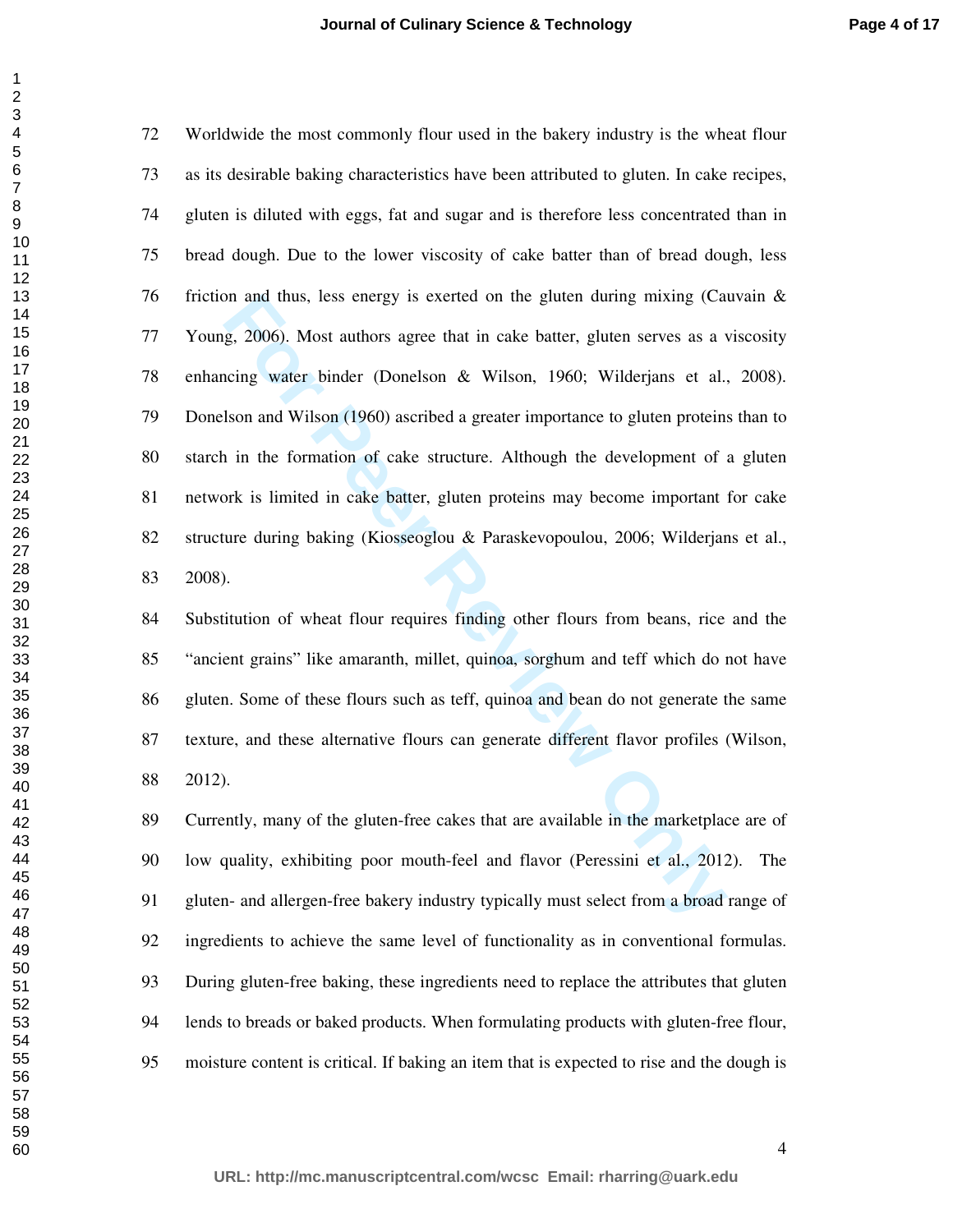96 dry, it will be too dense. If the dough is too moist, the rise will be good but it will 97 collapse during breaking (Martínez-Monzó et al., 2013).

98 In the current work the textural and sensory properties in reformulated typical small 99 Spanish cakes (madeleine) were studied with the aim to correlated consumer 100 preferences with objective physic-chemical properties.

# **2. MATERIALS AND METHODS**

### **2.1.Flour for madeleine**

104 Sorghum, quinoa and toasted corn flours (Moli Muntada S.L., Barcelona, Spain) 105 were used like alternative flours. Wheat flour (Harinera Castellana, Medina del 106 Campo, Spain) was used as control.

**2.2.Batter Preparation and Baking** 

rences with objective physic-chemical properties.<br> **Four for madeleine**<br> **Four for madeleine**<br> **Four for madeleine**<br> **Four for madeleine**<br> **Four, during and toasted corn flours (Moli Muntada S.L., Barcelona<br>
<b>Example Algon** 108 Batter was prepared from flour, sucrose (Azucarera Española, Valladolid, Spain), 109 fresh whole milk (Grupo Leche Pascual S.A., Burgos, Spain), sodium chloride, 110 refined vegetable oil (Koipesol, Madrid, Spain), whole eggs (La receta, Madrid, 111 Spain) and baking powder (Martínez, Cheste, Spain). The ingredients were mixed in 112 a Kenwood Major Classic mixer (New Lane, Havant, UK), as described by Sanz et 113 al. (2009). The eggs white was initially whipped in the mixer for 2 min until stiff 114 peaks form. In another bowl the egg yolk and sucrose was beaten until creamy 115 smooth. The milk and oil were added and the batter was beaten for 2 minutes. 116 Gradually the flour and baking powder were added to the batter. Finally the stiff egg 117 white was added and the mixture. Baking was carried out at 150ºC for 12 min in a 118 mini combi oven steamer OES 6.06 (Convotherm, Manitowok, Eglfing, Germany). 119 The procedure was replicated three times on separate days, and average values were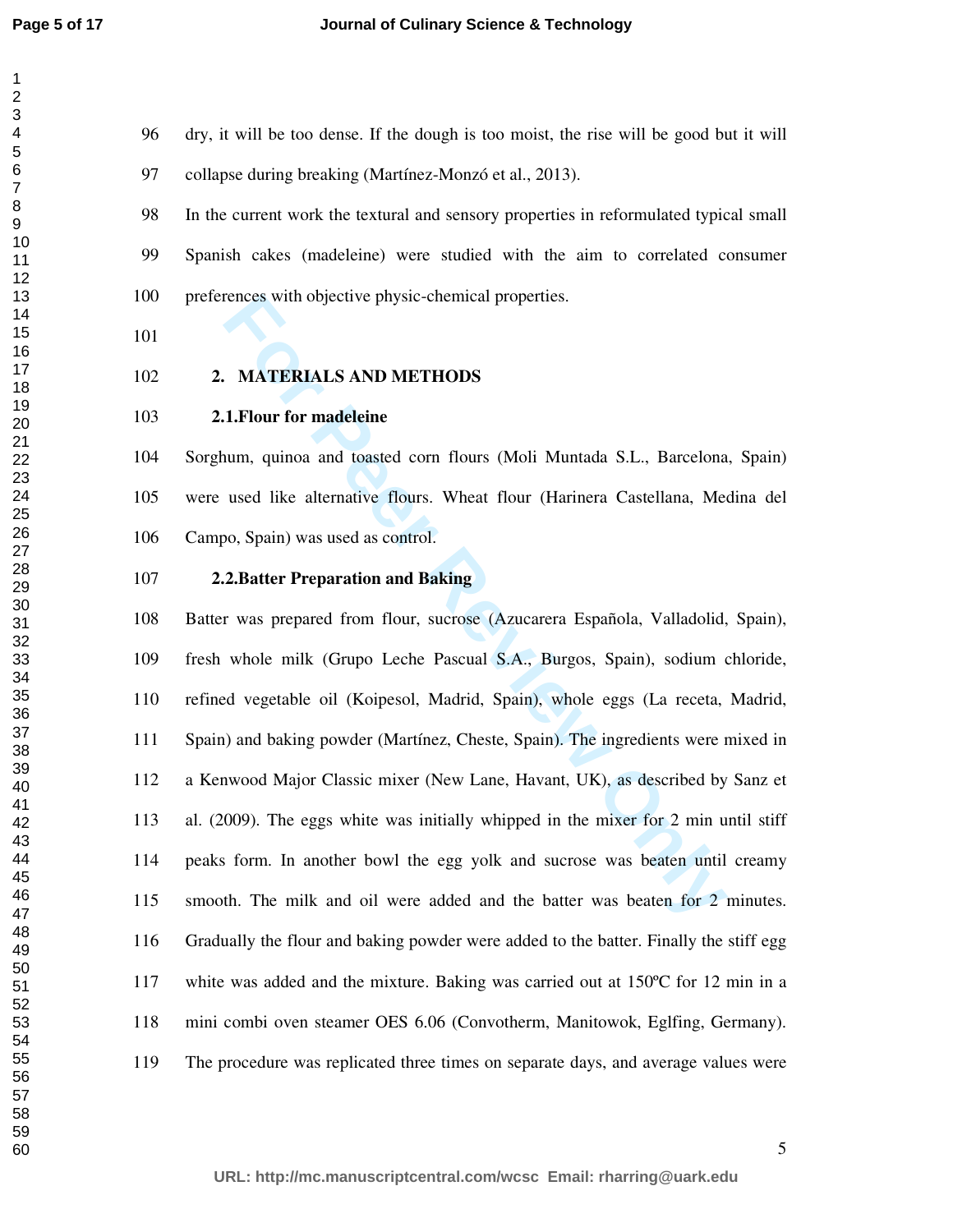**Journal of Culinary Science & Technology**

120 reported. Samples after baking were cooled to room temperature for about 1 h before 121 sensory and instrumental texture measurements.

# **2.3. Texture Profile Analysis (TPA)**

123 TPA was performed using a Texture Analyzer Model TA-XTplus (Stable Micro 124 Systems, Ltd., England). An aluminum cylindrical probe was used in a compression 125 test to compress each sample to 35% of its original height with a cross head speed of 126 20 mm s-1, compression force of 10 N. The Texture Exponent Lite 32 (Vs. 4.9.8.0) 127 software program was used to quantify parameters: hardness  $(g)$ , adhesiveness  $(g \times g)$ 128 s), springiness, cohesiveness, gumminess and chewiness.

# **2.4.Sensory Analysis**

130 On the sensory analysis, 87 panelists aged from 17 to 25 were recruited in 131 Universitat Politècnica de València. Panelists tasted and described attributes: 132 appearance, color, flavor, sponginess, texture, taste, after-taste, global acceptance.

ms, Ltd., England). An aluminum cylindrical probe was used in a com<br>
po compress each sample to 35% of its original height with a cross head<br>
m s-1, compression force of 10 N. The Texture Exponent Lite 32 (Vs.<br>
are program 133 For samples were examined (1 control and 3 alternative flours) in one hour session. 134 Each attribute was rated on a nine-point hedonic scale ranging from 1 (dislike 135 extremely) to 9 (like extremely). Madeleine samples were coded with 3-digit random 136 numbers and presented monadically. Samples were presented following a balanced 137 complete block design. Water was provided for rinsing during the session.

#### **2.5.Statistical Analysis**

139 All determinations were made in triplicate. Data were analyzed using one-way 140 analysis of variance. The mean comparison was carried out using Statgraphic 141 Centurion XVI (Statpoint Technologies, Inc., Warrenton, Virginia, USA).

#### **3. RESULTS AND DISCUSION**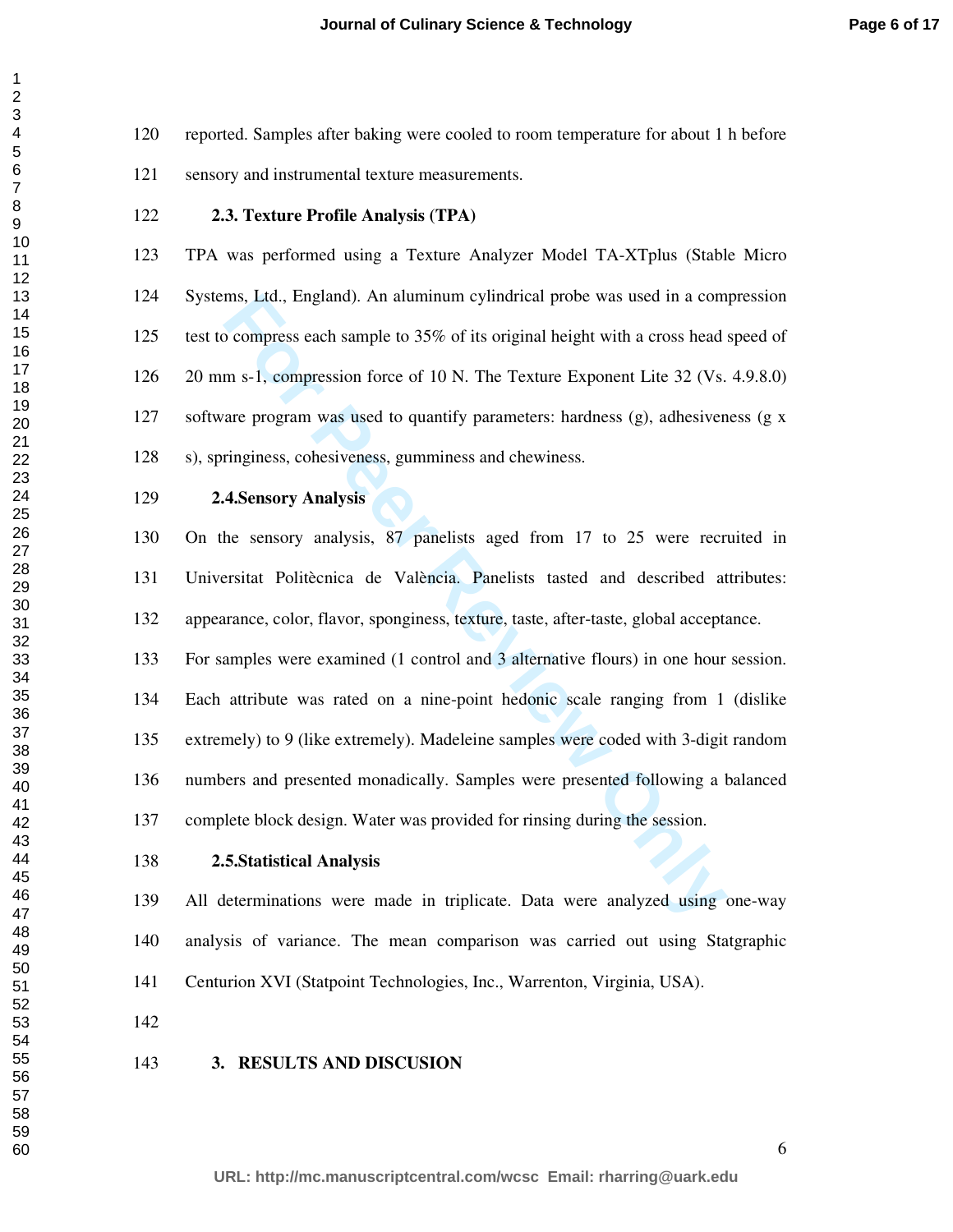# **3.1.Texture**

145 Changes in texture obtained from TPA of madeleine with wheat and alternative flour 146 are shown in Fig.1. Means with same letters in same attribute are not significantly 147 different (p>0.05). Each texture parameters were described separately and then a 148 comparison was made between madeleine prepared with wheat flour and those made 149 with alternative flours.

arison was made between madeleine prepared with wheat flour and tho<br>alternative flours.<br>giness, noted as elasticity, reflects how much the structure of teste<br>n down by the initial compression. High springiness gel results 150 Springiness, noted as elasticity, reflects how much the structure of tested gel is 151 broken down by the initial compression. High springiness gel results in few large 152 pieces during the first TPA compression whereas low springiness gel results in more 153 small pieces (Lau et al., 2000). Cohesiveness measures the difficulty of breaking 154 down the internal structure of gel. Gumminess, as the product of hardness and 155 cohesiveness, usually is a complementary parameter of hardness (Zhu et al., 2008).

156 The parameters hardness and gumminess did not result in statistically significant 157 differences (p>0.05) between different flours analyzed. Although, in both 158 parameters, the values were lower in sorghum formulations.

159 Quinoa flour showed significant differences (p≤0.05) in chewiness compared to 160 wheat.

161 Instrumental adhesiveness show statistically significant difference (p≤0.05) between 162 toasted corn and other flours.

163 Cohesiveness results showed significant differences (p≤0.05) for the different flours.

164 Toasted corn and sorghum madeleine were less cohesive than others; it would 165 explain the values obtained in the sensory results where these samples were less 166 valued in mouth texture.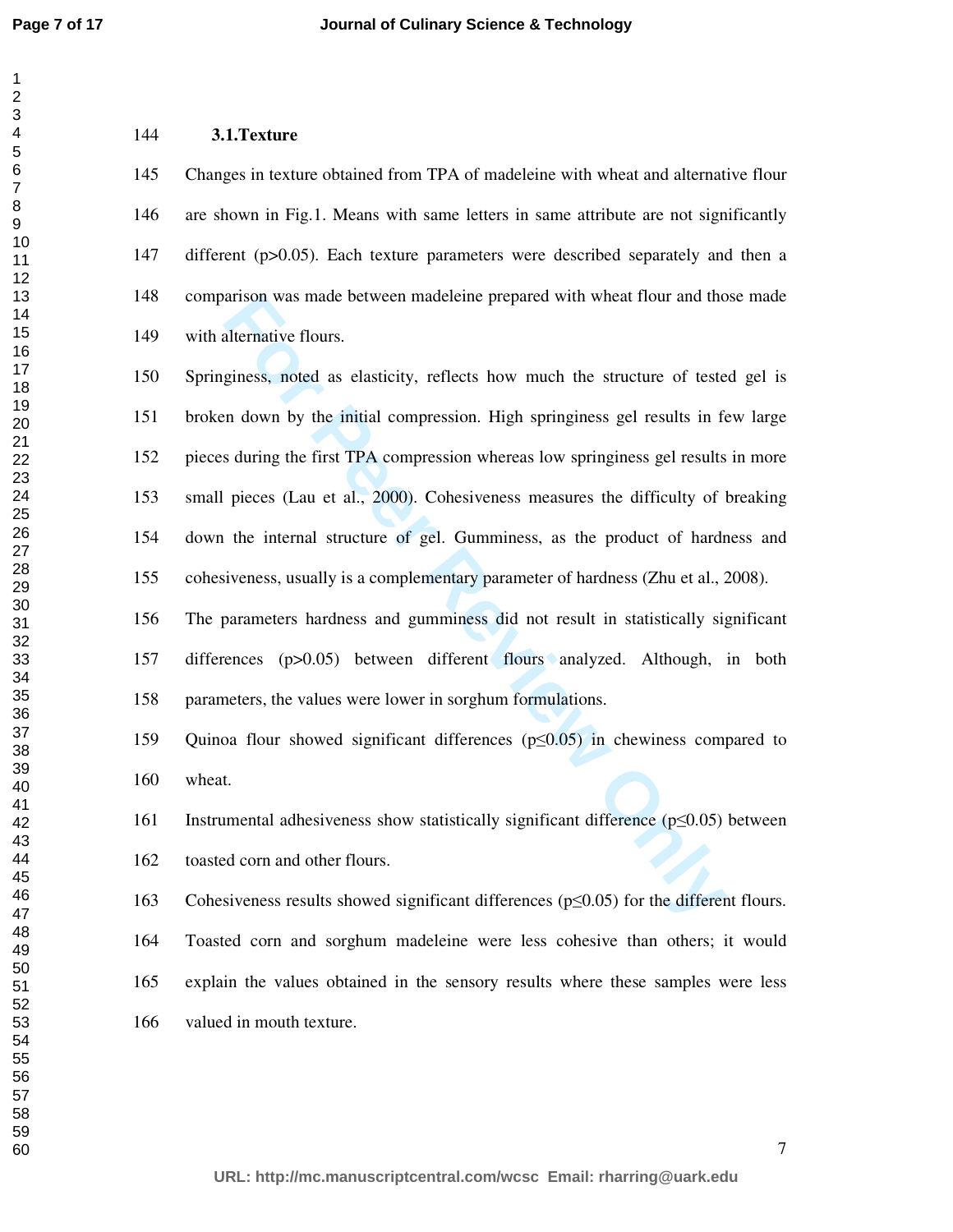167 Non-significant differences were found in all textural attributes between sorghum 168 and control wheat madeleines.

**3.2.Sensory Analysis** 

170 In the sensory tests, fifty-four percent of the participants were female and the 171 subjects were between 17 and 25 years old. Table 1 presents the basic statistics 172 referring to the data collected using the 9-point scale.

173 In all attributes evaluated, wheat flour madeleine was the highest scored. Those 174 results were expected as wheat flour is widely used in the bakery industry and the 175 consumers are related with its sensory characteristics.

176 Organoleptic evaluation of madeleine, as shown in fig. 2, revealed that, to the global 177 acceptance, wheat madeleine achieved higher scores  $(7.01 \pm 1.44)$ , followed by 178 sorghum (5.85±1.41), quinoa (5.79±1.66) and toasted corn (4.78±1.71).

179 Sorghum was second on preference. This result must be correlated with obtained in 180 textural properties since the difference in the TPA between sorghum and wheat flour 181 did not reach statistical significance (p>0.05).

Ets were between 17 and 25 years old. Table 1 presents the basic is<br>ting to the data collected using the 9-point scale.<br> **Example 1** attributes evaluated, wheat flour madeleine was the highest scored<br>
swere expected as wh 182 Color in sorghum flour madeleine was more dark brown than wheat flour. These 183 differences were statistically significant (p≤0.05) by consumers. Dark colors from 184 black or tannin-containing sorghum varieties might be advantageous in products for 185 the health market (Rooney and Awika, 2005) or in countries where dark, rye-based 186 bread is common (e.g. Germany or Eastern Europe). In such communities, usually 187 ''dark'' is associated with ''healthy'' (Taylor et al., 2006). Brannan et al. (2001) 188 found that consumers did accept the color and appearance of a lighter-colored 189 sorghum muffin, resembling a plain or maize muffin as well as a dark brown one, 190 resembling a chocolate, pumpernickel or dark bran muffin.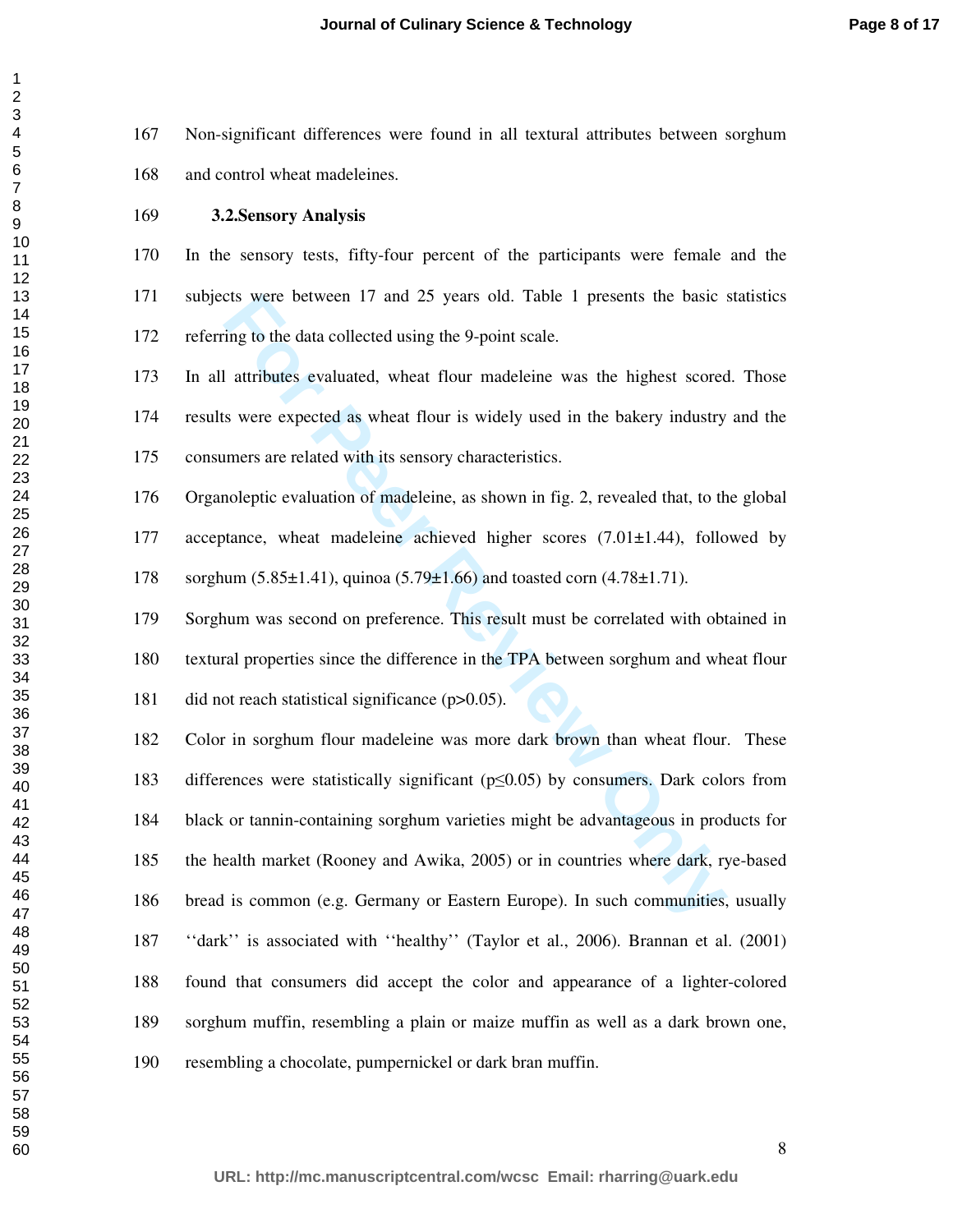191 Whereas appearance, color and sponginess of quinoa and wheat formulations did not 192 differ significantly (p>0.05), taste and after-taste were lower scored for quinoa. This 193 flour has a characteristic flavor not easily recognized by the consumers. 194 Mastromatteo et al. (2011) found that the quinoa constituents bring about a bitter 195 taste that affects negatively the overall acceptability of non-conventional gluten-free 196 fresh and dry pasta.

197 Panelist perceived significant differences (p>0.05) among sponginess provided by 198 the different flours.

that attects negatively the overall acceptability of non-conventional glue and dry pasta.<br> **For Percevied significant differences** (p>0.05) among sponginess prover<br> **For Percevies Exerce Alternal** differences (p>0.05) amon 199 Consumers expressed their willingness to purchase, intention to consume and 200 recommend each muffin formulation using a dichotomy scale (Fig 3). Consumer 201 were more willing to consume and purchase wheat madeleine (71.3%), followed by 202 sorghum (35.6%), quinoa (31.0%) and toasted corn (14.9%). The highest percentage 203 of positive responses in alternative madeleines belongs to sorghum flour, additionally 204 to the highest overall sensory score by consumers and a similar texture than the 205 wheat madeleines.

## **4. CONCLUSIONS**

208 The obtained results seem to be a good compromise for the choice of products that 209 bring benefits to sensible populations (as celiac). As substitutes of wheat flour in 210 madeleines production, both sorghum and quinoa flours could be a suitable 211 alternative to conventional madeleines based on their organoleptic and textural 212 properties. These results suggest an opportunity for bakery industry to the 213 introduction of new innovative health products through the use of sorghum flour and 214 other alternative flours.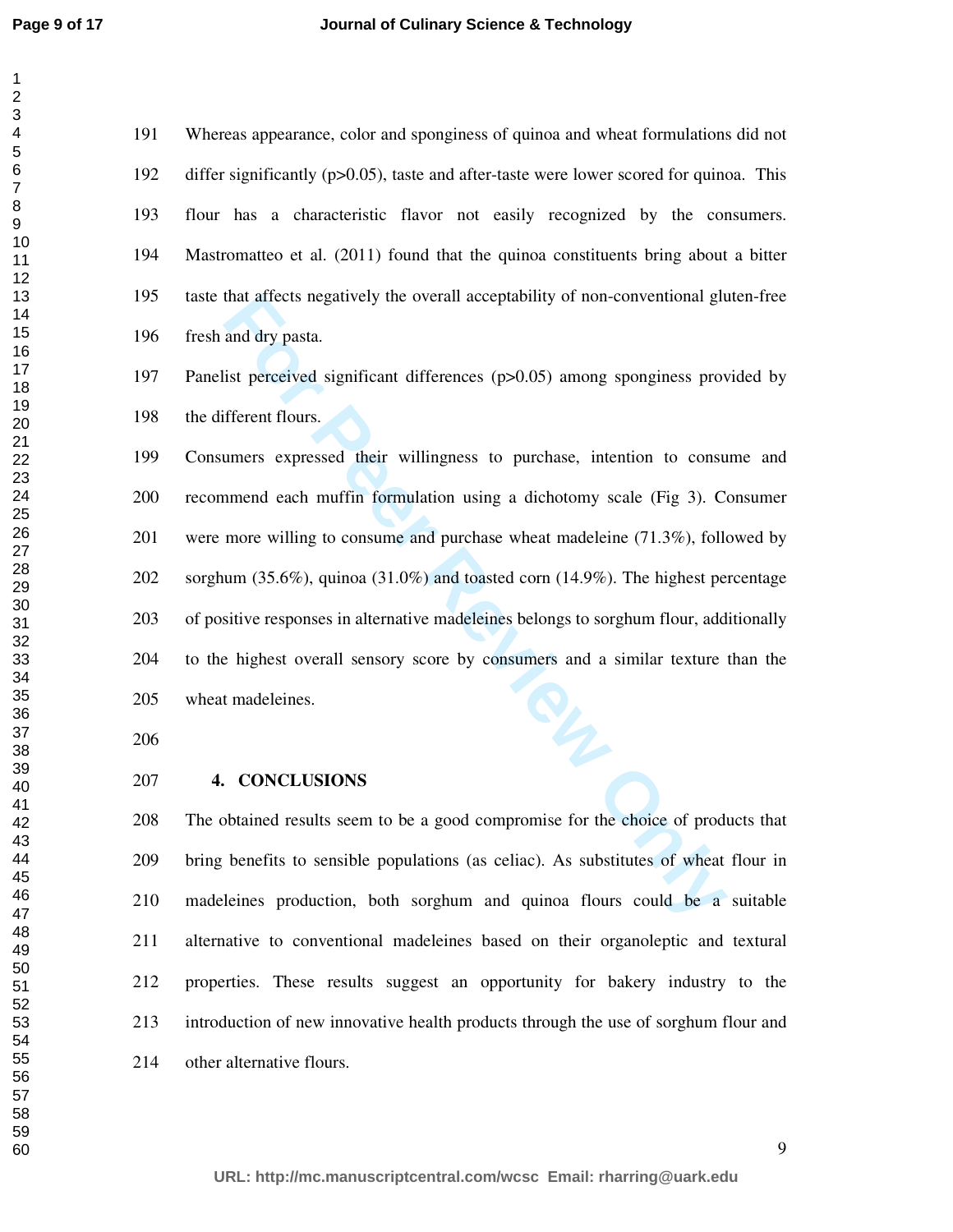| 215 |                                                                                           |
|-----|-------------------------------------------------------------------------------------------|
| 216 | 5. ACKNOWLEDGEMENT                                                                        |
| 217 | Authors want to acknowledge to Molí Muntada S.L (Barcelona, Spain) for their              |
| 218 | collaboration in this work.                                                               |
| 219 |                                                                                           |
| 220 | <b>6. REFERENCES</b>                                                                      |
| 221 | Baixauli Muñoz, R. 2007. Influence of the addition of a functional ingredient             |
| 222 | on the quality of a bakery product. Rheological and textural aspects and its              |
| 223 | relation to the sensory acceptability. PhD Thesis, October 2007.                          |
| 224 | Baldwin, R.R. Baldry, R.P. Johansen, R.G. (1971). Fat systems for bakery                  |
| 225 | products. Journal of the American Oil Chemists' Society, 49, 473-477.                     |
| 226 | Beleia, A. Miller, R.A. Hoseney, R.C. (1996). Starch gelatinization in sugar<br>$\bullet$ |
| 227 | solutions. Starch, 48, 259-262.                                                           |
| 228 | Brannan, G.L. Setser, C.S. Kemp, K.E. Seib, P.A. Roozeboom, K. (2001).                    |
| 229 | Sensory characteristics of grain sorghum hybrids with potential for use in                |
| 230 | human food. Cereal Chemistry, 78, 693-700.                                                |
| 231 | Cauvain, S. P., & Young, L. (2006). Baked products: Science, technology and               |
| 232 | practice. Oxford, UK: Blackwell Publishing.                                               |
| 233 | Chiech, C. (2006). Water. In: Hui. Y.H.(Ed) Bakery products: Science and                  |
| 234 | Technology (1st ed). Iowa: Blackwell Publishing                                           |
| 235 | Conforti, F.D. (2006). Cake Manufacture. In: Hui. Y.H.(Ed) Bakery products:               |
| 236 | Science and Technology (1 <sup>st</sup> ed). Iowa: Blackwell Publishing.                  |
| 237 | Donelson, D. H., & Wilson, J. T. (1960). Effect of the relative quantity of               |
| 238 | flour fractions on cake quality. Cereal Chemistry, 37, 241-262.                           |
|     |                                                                                           |

```
50
51
52
53
54
55
56
57
58
59
60
```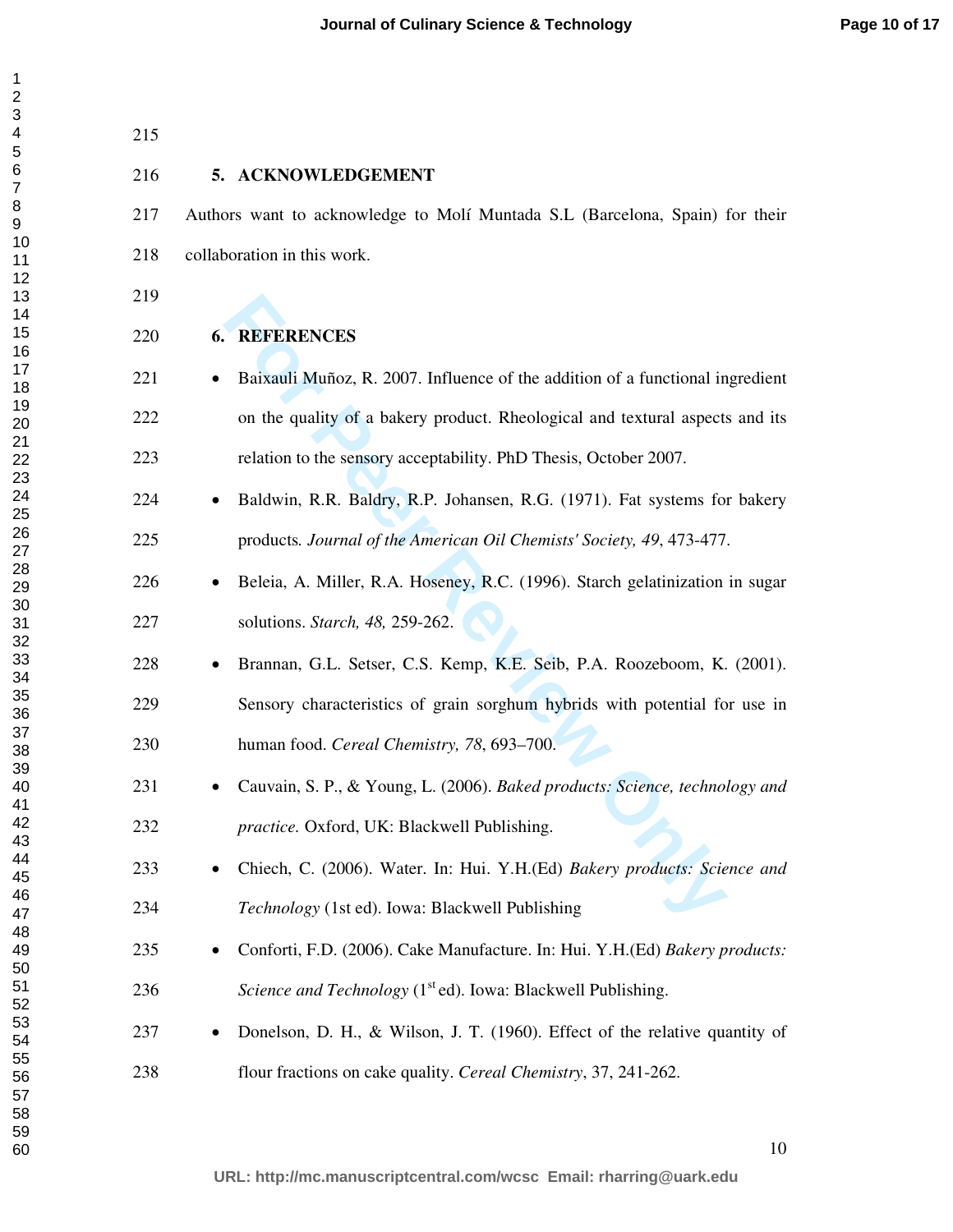| 239 | Gallagher, E. Gormley, T.R. Arendt, E.K. (2004). Recent advances in the                |
|-----|----------------------------------------------------------------------------------------|
| 240 | formulation of gluten-free cereal-based products. Trends in Food Science and           |
| 241 | Technology, 15, 143-152.                                                               |
| 242 | Ghotra, B.S. Dyal, S.D. Narine, S.S. (2002). Lipid shortenings: a review.<br>$\bullet$ |
| 243 | Food Research International, 35, 1015-1048.                                            |
| 244 | Hager, A.S. Wolter, A. Czerny, M. Bez, J. Zannini, E. Arendt, E.K. Czerny,             |
| 245 | M. (2012). Investigation of product quality, sensory profile and ultrastructure        |
| 246 | of breads made from a range of commercial gluten-free flours compared to               |
| 247 | their wheat counterparts. European Food Research and Technology, 235,                  |
| 248 | 333-344.                                                                               |
| 249 | Jacobson, K.A. (1997). Whey protein concentrates as functional ingredients<br>٠        |
| 250 | in baked goods. Cereal Foods World, 42(3), 138-141.                                    |
| 251 | Kiosseoglou, V., & Paraskevopoulou, A. (2006). Eggs. In Y. H. Hui, H.                  |
| 252 | Corke, I. De Leyn, W. Nip, & N. Cross (Eds.), Bakery products: Science and             |
| 253 | technology (pp. 161e172). Oxford, UK: Blackwell Publishing.                            |
| 254 | Lai, H.M., Lin, T.C. (2006). Bakery products: science and technology. In:              |
| 255 | Hui. Y.H. (ed). Bakery products: Science and Technology.(1 <sup>st</sup> ed). Iowa:    |
| 256 | Blackwell Publishing.                                                                  |
| 257 | Lau, M.H. Tang, J. Paulson, A.T. (2000). Texture profile and turbidity of              |
| 258 | gellan/gelation mixed gels. Food Research International, 33, 665-671.                  |
| 259 | Lindley, M.G. (1987). Sucrose in baked products. Nutrition Bulletin, 12(1),            |
| 260 | $41-45.$                                                                               |
|     |                                                                                        |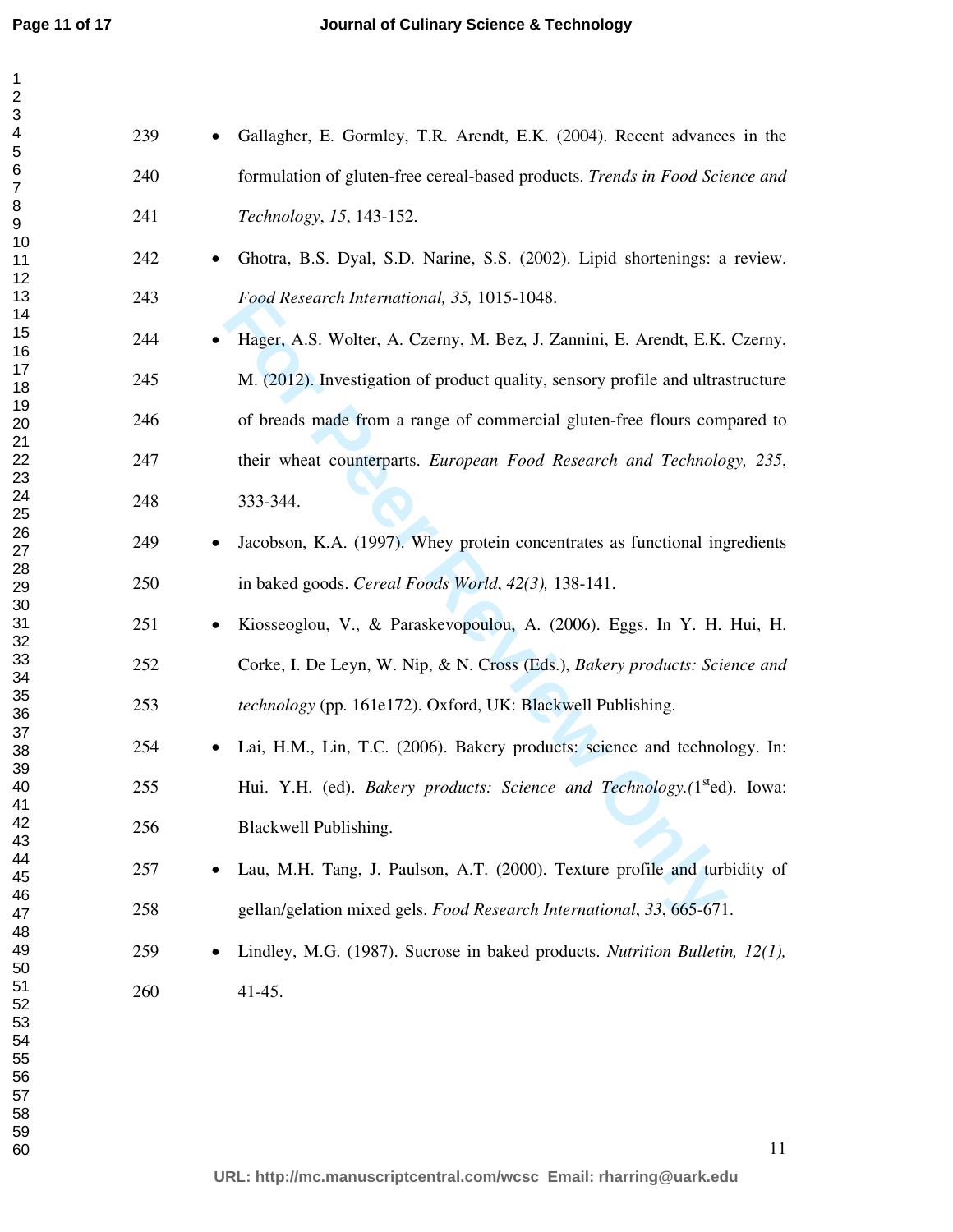| $\overline{c}$  |
|-----------------|
|                 |
|                 |
|                 |
| - 345678、       |
|                 |
|                 |
|                 |
|                 |
|                 |
| 9<br>10<br>1    |
|                 |
|                 |
|                 |
|                 |
|                 |
|                 |
|                 |
|                 |
|                 |
|                 |
|                 |
|                 |
|                 |
|                 |
|                 |
|                 |
|                 |
|                 |
|                 |
|                 |
|                 |
|                 |
|                 |
|                 |
|                 |
|                 |
|                 |
|                 |
|                 |
|                 |
|                 |
|                 |
|                 |
|                 |
|                 |
|                 |
|                 |
|                 |
| 333333333391012 |
|                 |
| 43              |
| 44              |
| 45              |
| 46              |
|                 |
| 47              |
| 48              |
| 49              |
| 50              |
|                 |
| 51              |
| 5:              |
| 53              |
| 54              |
|                 |
| 55              |
| 56              |
| 57              |
| 58              |
| 59              |
|                 |
| 60              |

| 261 | • Martínez-Monzó, J. García-Segovia, P. Alborns-Garrigos, J. (2013). Trends |
|-----|-----------------------------------------------------------------------------|
| 262 | and innovations in bread, bakery and pastry. Journal of Food Science and    |
| 263 | Technology, $11(1)$ , 56-65.                                                |

- Mastromatteo, M. Chillo, S. Iannetti, M. Civica, V. Del Nobile, M.A. (2011). 265 Formulation optimization of gluten-free functional spaghetti based on quinoa, 266 maize and soy flours. *International Journal of Food Science and Technology*, *46*, 1201-1208.
- Matsakidou, A. Blekas, G. Paraskevopoulou, A. (2010). Aroma and physical 269 characteristics of cakes prepared by replacing margarine with extra olive 270 virgin olive oil. *Food Science and Technology, 43(6),* 949-957
- Oreopoulou, V. (2006). Fat replacers. En: Hui. Y.H. (Ed). *Bakery products: Science and Technology* (1ª ed). Iowa: Blackwell Publishing.
- Formulation optimization of gluten-free functional spaghetti based on<br>maize and soy flours. *International Journal of Food Science and Tec.*<br>46, 1201-1208.<br>Matsakidou, A. Blekas, G. Paraskevopoulou, A. (2010). Aroma and<br>ch • Peressini, D. Pin, M. Sensidoni, A. (2012). Rheology and breadmaking 274 performance of rice-buckwheat batters supplemented with hydrocolloids. *Food Hydrocolloids, 25*, 340-349.
- Rogers, D. (2004). Functions of fats and oils in bakery products. *Inform AOCS, 15,* 572-574.
- Rooney, L.W. Awika, J.M. (2005). Overview of products and health benefits 279 of specialty sorghums. *Cereal Foods World, 50,* 109–115.
- Sanz, T. Salvador, A. Baixauli, R. Fiszman, S.M. (2009). Evaluation of four 281 types of resistant starch in muffins. II. Effects in texture, color and consumer 282 response. *European Food Research and Technology*, *229*, 197-204.
- Spies, R. D. Hoseney, R. C. (1982). Effect of sugars on starch gelatinisation. *Cereal Chemistry*, *59*, 128-131.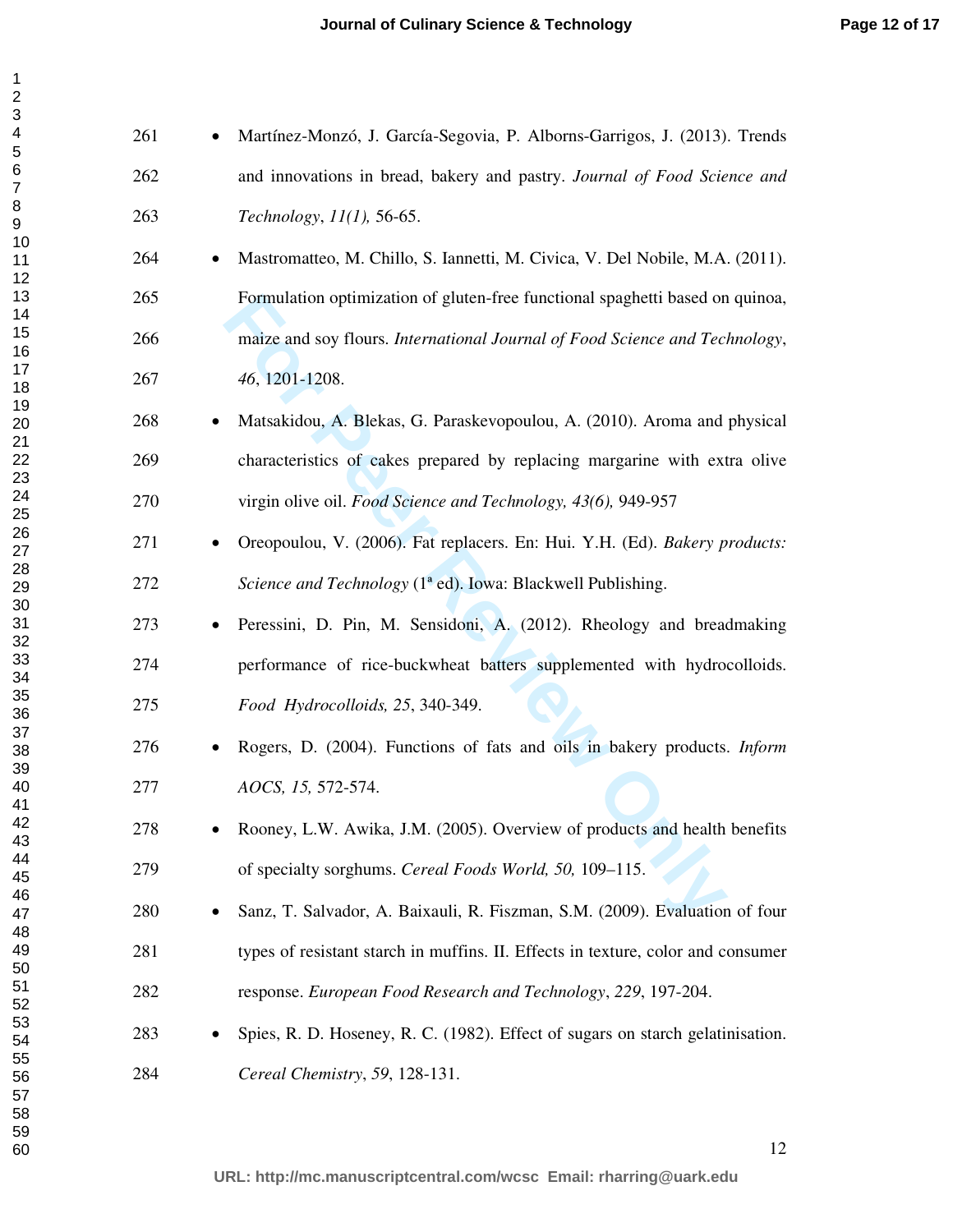*43,* 120-126.

*World, 44,* 16-19.

*Technology*, *30,* 6-15.

*Economics*, *94(2):* 576-582.

*Food Research International. 41,* 219-228.

• Stauffer, C.E. (1998). Fats and oils in bakery products. *Cereals Food World*,

• Taylor, J.R.N. Schober, T.J. Bean, S.R. (2006). Novel food and non-food

• Wainwright, B. (1999). Oil and fats for the baking industry. *Cereal Foods* 

• Wilderjans, E., Pareyt, B., Goesaert, H., Brijs, K., & Delcour, J. A. (2008).

292 The role of gluten in a pound cake system: a model approach based on

• Wilderjans, E. Luyts, A. Brijs, K. Delcour, J.A. (2013). Ingredient

295 functionality in batter type cake making. *Trends in Food Science and* 

• Wilson, R.L.W. (2012). How the cookie crumbles: a case of study of gluten-

298 free cookies and random utility. *American Journal of Agricultural* 

• Zhu, J.H. Yang, X.Q. Ahmad, I. Li, L. Wang, X.Y. Liu, C. (2008).

301 Rheological properties of K-carrageenan and soybean glycinin mixed gels.

293 gluten-starch blends. *Food Chemistry*, 110, 909-915.

288 uses for sorghum and millets. *Journal of Cereal Science*, *44,* 252-271.

Wainwright, B. (1999). Oil and fats for the baking industry. *Cered* World, 44, 16-19.<br>
Wilderjans, E., Pareyt, B., Goesaert, H., Brijs, K., & Delcour, J. A.<br>
The role of gluten in a pound cake system: a model approach b<br>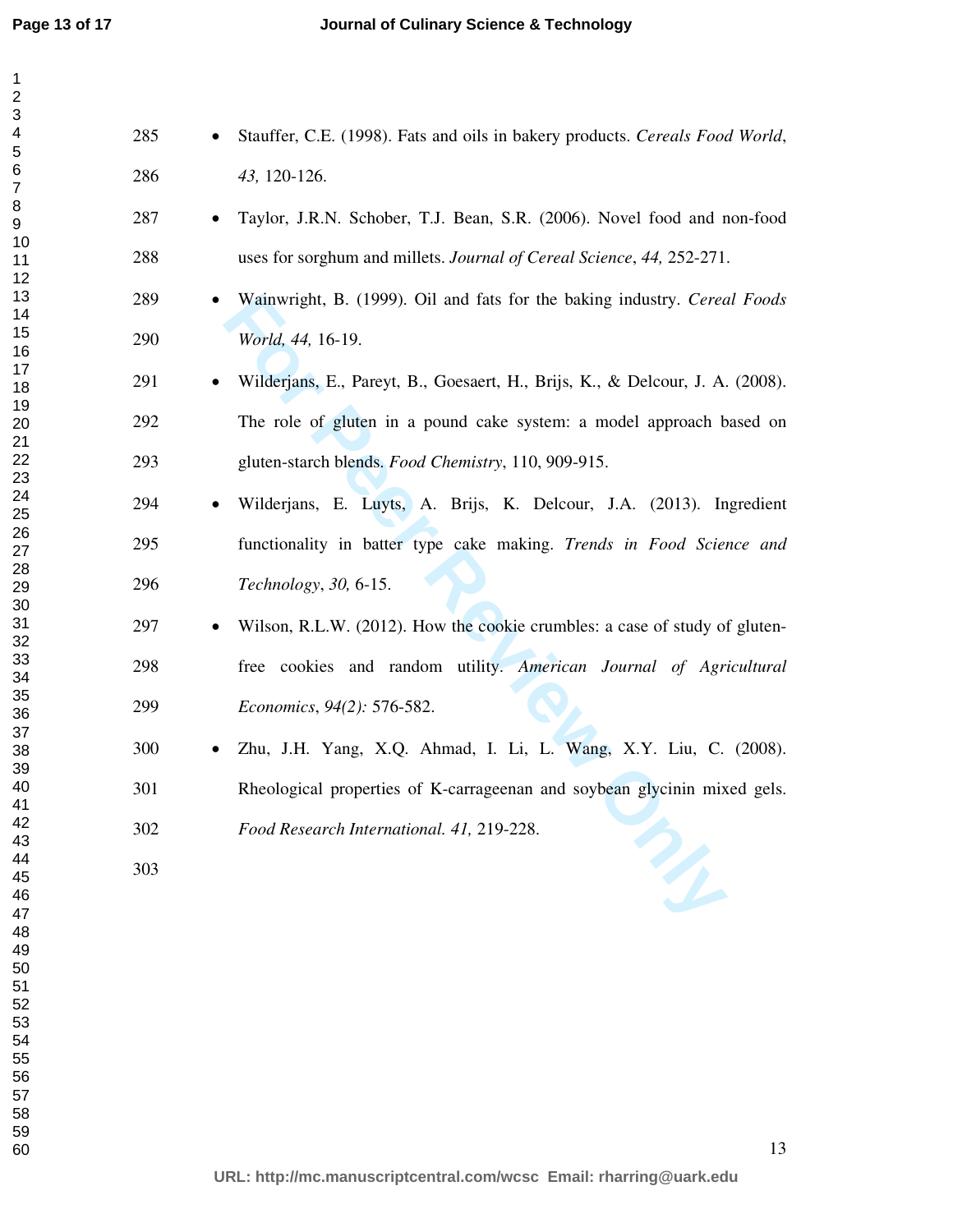# 2 Table 1.- Sensory scores of madeleine formulated with different flours.

| Attributes        | Formulations                   |                   |                                |                               |  |
|-------------------|--------------------------------|-------------------|--------------------------------|-------------------------------|--|
|                   | Wheat                          | Sorghum           | Toasted corn                   | Quinoa                        |  |
| Appearance        | $7.48 \pm 1.24$ <sup>a</sup>   | $6.25 \pm 1.59^b$ | $5.59 \pm 1.66$ <sup>c</sup>   | $7.41 \pm 1.28$ <sup>a</sup>  |  |
| Color             | $7.40 \pm 1.26$ <sup>a</sup>   | $6.60 \pm 1.43^b$ | $5.72 \pm 1.82$ <sup>c</sup>   | $7.22 \pm 1.39^{ab}$          |  |
| Flavor            | $6.43 \pm 1.61^a$              | $5.60 \pm 1.91^b$ | $4.32 \pm 2.03$ <sup>c</sup>   | $5.69 \pm 1.94^{ab}$          |  |
| Sponginess        | $6.51 \pm 1.68$ <sup>abc</sup> | $6.21 \pm 2.02^b$ | $6.31 \pm 1.71$ <sup>abc</sup> | $7.01 \pm 1.75$ <sup>c</sup>  |  |
| Texture           | $6.91 \pm 1.63$ <sup>a</sup>   | $5.51 \pm 1.89^b$ | $4.47 \pm 1.96$ <sup>c</sup>   | $5.93 \pm 1.96^b$             |  |
| Taste             | $6.83 \pm 1.80^a$              | $5.40 \pm 1.90^b$ | $4.20 \pm 2.12$ <sup>c</sup>   | $4.94 \pm 2.19$ <sup>bc</sup> |  |
| After-taste       | $6.68 \pm 1.75^{\text{a}}$     | $5.56 \pm 1.90^b$ | $4.46 \pm 2.20$ <sup>cd</sup>  | $4.84 \pm 2.15^{bd}$          |  |
| Global acceptance | $7.01 \pm 1.44$ <sup>a</sup>   | $5.85 \pm 1.41^b$ | $4.78 \pm 1.71$ <sup>c</sup>   | $5.79 \pm 1.66^b$             |  |

3 Means with the same letters in the same attributes indicate samples that do not differ

4 significantly (p>0,05). These results were obtained using the One-Way ANOVA.

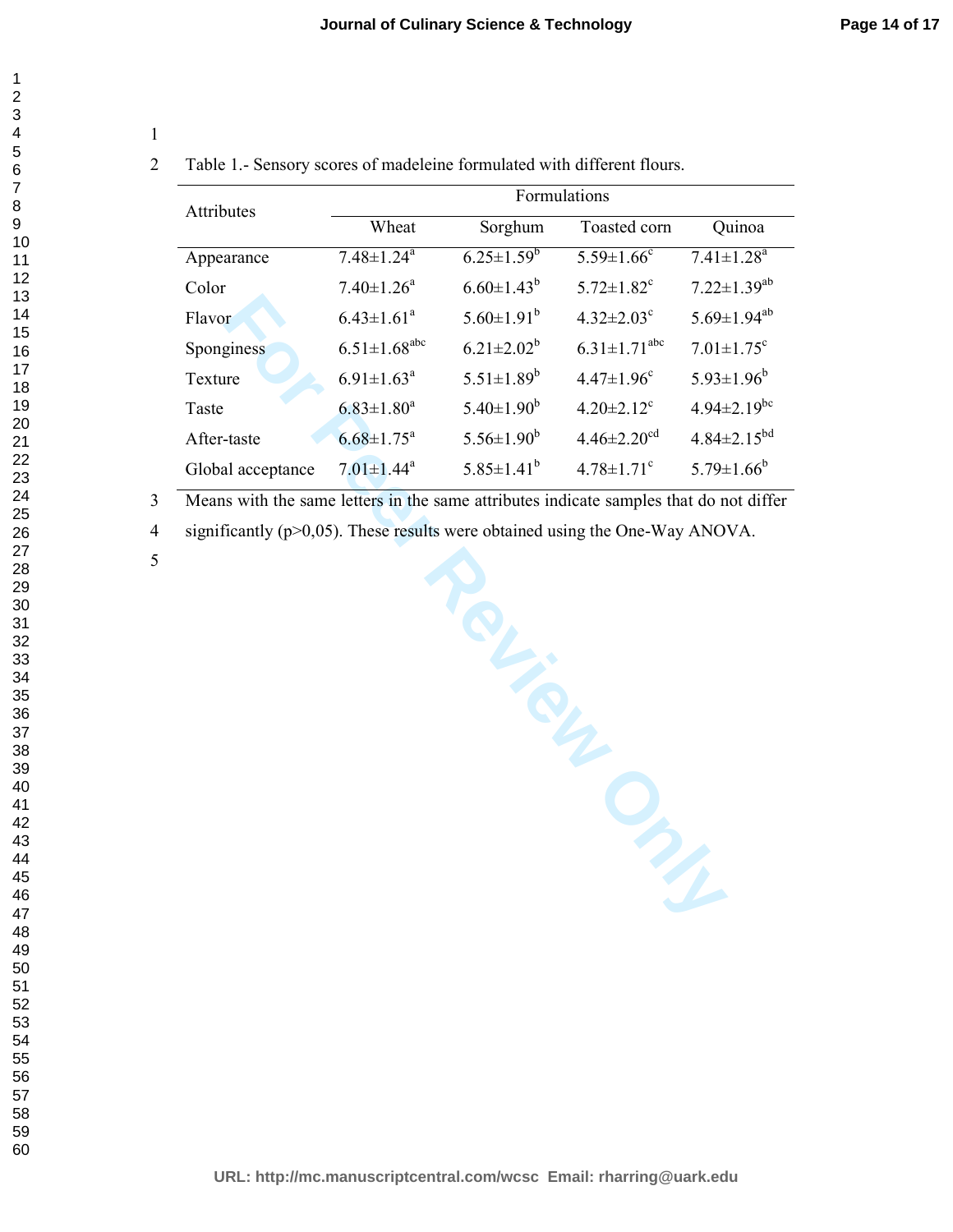

Textural properties 300x139mm (150 x 150 DPI)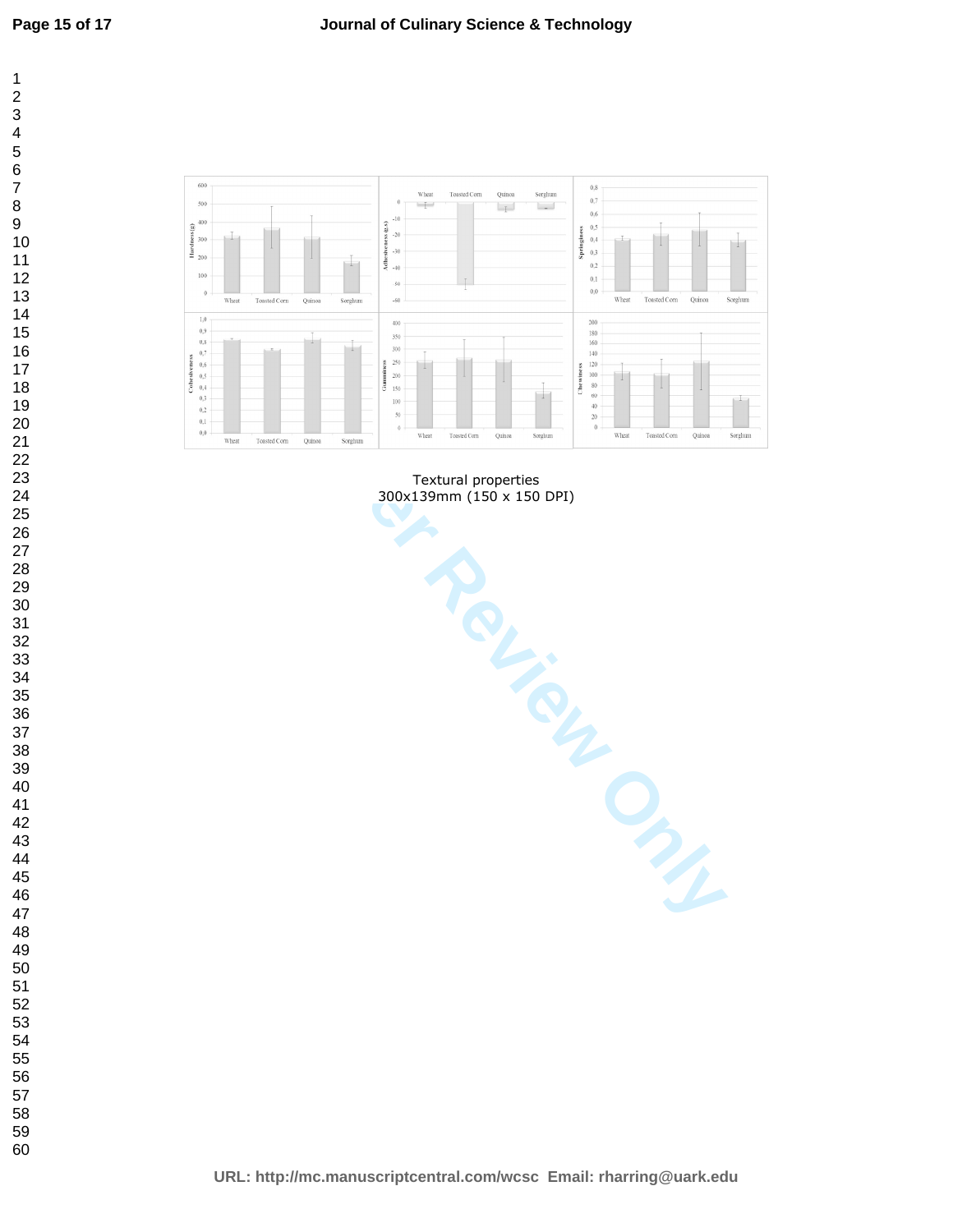

Radar chart of attributes evaluated 175x121mm (150 x 150 DPI)

**URL: http://mc.manuscriptcentral.com/wcsc Email: rharring@uark.edu**